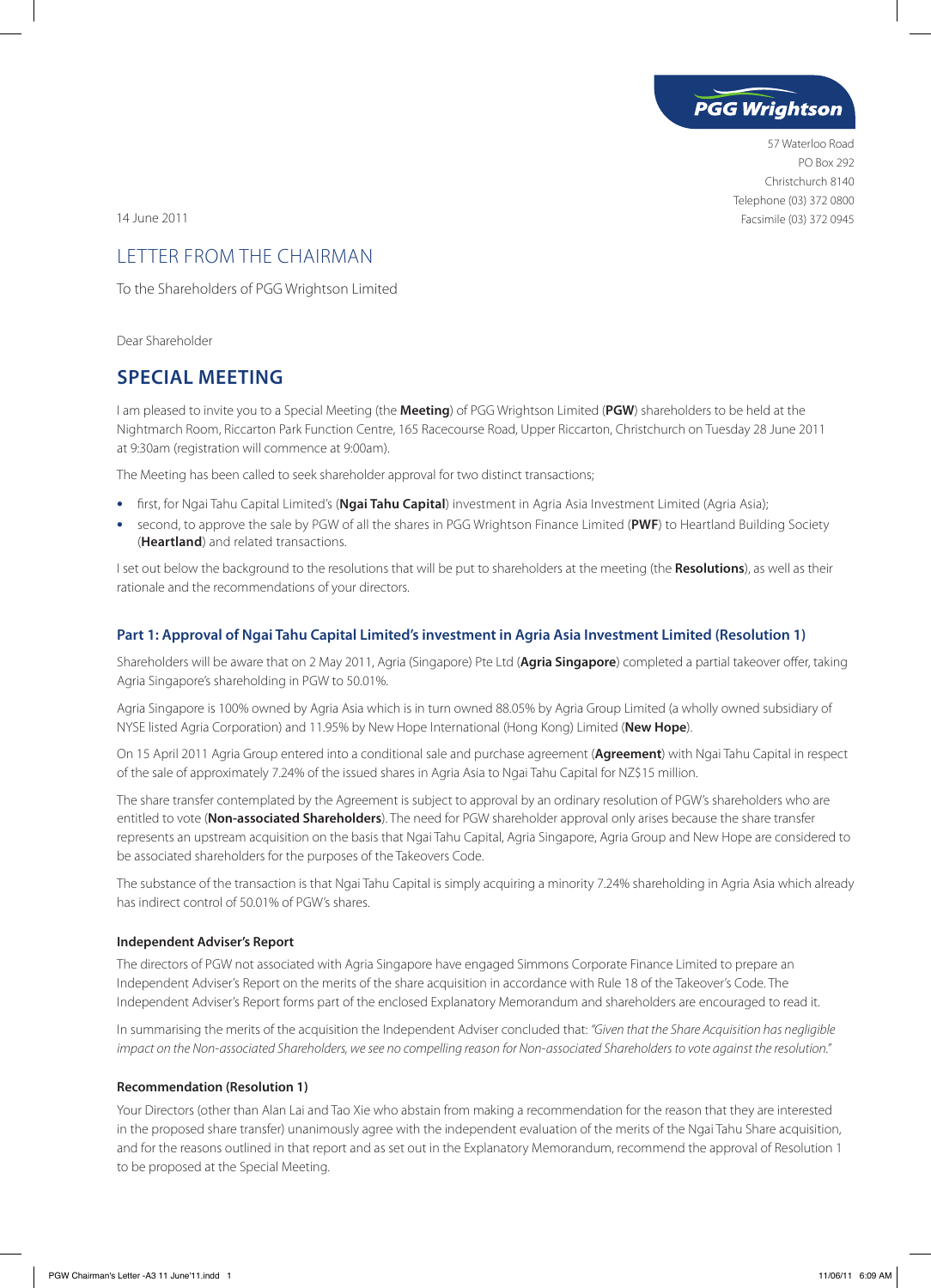### **Part 2: Approval for the sale by PGG Wrightson Limited of all the shares in PGG Wrightson Finance Limited to Heartland Building Society and related transactions (Resolution 2)**

On 13 June 2011 PGW and Heartland New Zealand Limited (**Heartland New Zealand**) entered into an agreement whereby its wholly owned subsidiary Heartland would, subject to the satisfaction of certain conditions, including Crown approval, acquire all of the ordinary shares in PWF, a provider of a range of financial products and services to New Zealand's rural community. The transaction is expected to be unconditional by and settle on or about 31 August 2011.

### **Rationale for the transaction**

PGW has adopted a strategy of focusing on its core business activities, that of being a provider of agricultural products and services in New Zealand and internationally. In keeping with that strategy, access to financial services products to assist our clients is a key part of that suite of products and services provided by PGW, however, direct ownership of a financial institution is not required to provide this service.

Accordingly, the Board of PGW has determined that it is in the best interests of PGW to focus its resources on its core business activities, and to divest its PWF finance business, while maintaining arrangements to enable PGW to continue to procure the delivery of financing solutions to its customers.

Heartland's greater scale in financial services, diversity of funding lines and loan book and greater ability to access equity capital to support growth is likely to reduce the risk to debt security holders compared to the position that would exist for the holders of PWF debt securities if the proposed transaction did not proceed.

Furthermore, recent changes in financial markets, including greater regulation and supervision, all of which comes at considerable cost to financial institutions, mean that PGW considers that the provision of financial services is more suited to a specialist financial services provider. In recognition of the specialist demands and nature of financing in today's market, the Board of PGW consider that the time is right to sell its interest in PWF. Not only will the proposed transaction have the impact of seeing PWF form part of a much larger financial institution that specialises in many of the markets that PWF operates in, but it will also significantly deleverage and de-risk PGW's current financial position.

The transaction includes the establishment of a distribution and services agreement which sees Heartland make available financial product offerings that PGW can in turn refer to its customers to assist with their financing of farm activities. In addition, as a further sign of the anticipated close working relationship between PGW and Heartland, as provider of finance to PGW's clients, PGW has undertaken to subscribe for \$10 million of new capital to be issued by Heartland.

The sale of PWF also has the support of our new majority shareholder, Agria Singapore, and is consistent with our ongoing strategy to reduce debt in the parent company, grow our AgriTech and AgriServices operations and seek to introduce a dividend payment policy for shareholders in the medium term.

### **Key terms of the transaction**

The key terms of the transaction incorporate the following:

- **•**  PGW will sell the PWF business to Heartland for an amount equal to the adjusted net tangible assets (**Purchase Price**) of PWF. Although this value will be set based upon the position at completion on or about 31 August 2011, it is anticipated that this value will be in the region of \$100 million;
- Immediately prior to completion of the PWF share sale, PWF will transfer certain excluded loans with a value in aggregate of between \$85 and \$100 million to a wholly owned PGW special purpose vehicle, which will work to realise and/or refinance these facilities over the short to medium term;
- On completion, PGW will sell all its shares in PWF to Heartland in consideration for payment of the Purchase Price. PGW will also enter into a deed of guarantee in favour of Heartland whereby PGW will guarantee certain PWF loans with a value in aggregate of approximately \$30 million for a period of three years (**Guaranteed Loans**). Under the terms of the guarantee Heartland will be entitled to put back to PGW any Guarantee Loans that become impaired during the guarantee term;
- PWF's secured bonds, secured debenture stock and unsecured deposits will, with Crown consent (without which the transaction will not proceed) immediately prior to completion transfer (by way of defeasance) into bonds, debentures and deposits issued by Heartland. PWF bonds, debentures and deposits that enjoy the benefit of the Crown Retail Guarantee will continue to have the benefit of the Crown Retail Guarantee post defeasance into Heartland securities.